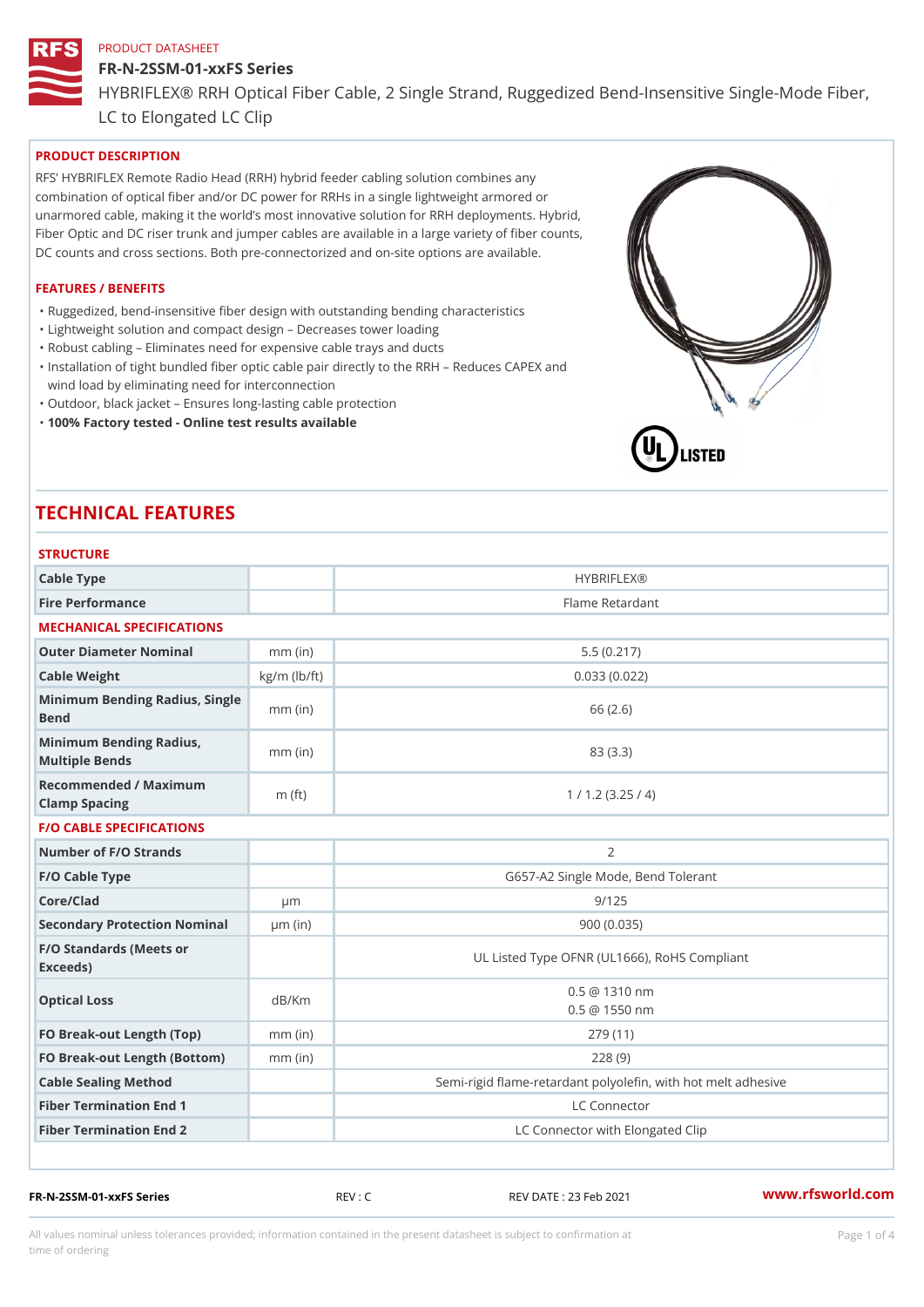FR-N-2SSM-01-xxFS Series HYBRIFLEX® RRH Optical Fiber Cable, 2 Single Strand, Ruggedized Be LC to Elongated LC Clip

| CABLE JACKET                                    |                             |                                             |  |  |  |
|-------------------------------------------------|-----------------------------|---------------------------------------------|--|--|--|
| UV-Protection Individual and<br>External Jacket |                             | Yes                                         |  |  |  |
| Jacket Material                                 |                             | Flame Retardant, Indoor/Outdoor, PVC, Black |  |  |  |
| TESTING AND ENVIRONMENTAL                       |                             |                                             |  |  |  |
| Storage Temperature                             | $^{\circ}$ C ( $^{\circ}$ F | $-40$ to $70$ ( $-40$ to $158$ )            |  |  |  |
| Operation Temperature                           | $^{\circ}$ C ( $^{\circ}$ F | $-40$ to 65 ( $-40$ to 149)                 |  |  |  |
| Installation Temperature                        | $^{\circ}$ C ( $^{\circ}$ F | $-20$ to 65 ( $-4$ to 149)                  |  |  |  |
| Jacket Specifications                           |                             | UL 1666                                     |  |  |  |

#### EXTERNAL DOCUMENT LINKS

Installation Guidelwinessad QuickShip 2.0 Program IDfoormlation: On-line Factory Te[s](https://www.rfsworld.com/pictures/userfiles/programs/AAST Latest Version.zip)teResults:

#### NOTES

Specifically designed for Samsung RRH.

FR-N-2SSM-01-xxFS Series REV : C REV DATE : 23 Feb 2021 [www.](https://www.rfsworld.com)rfsworld.com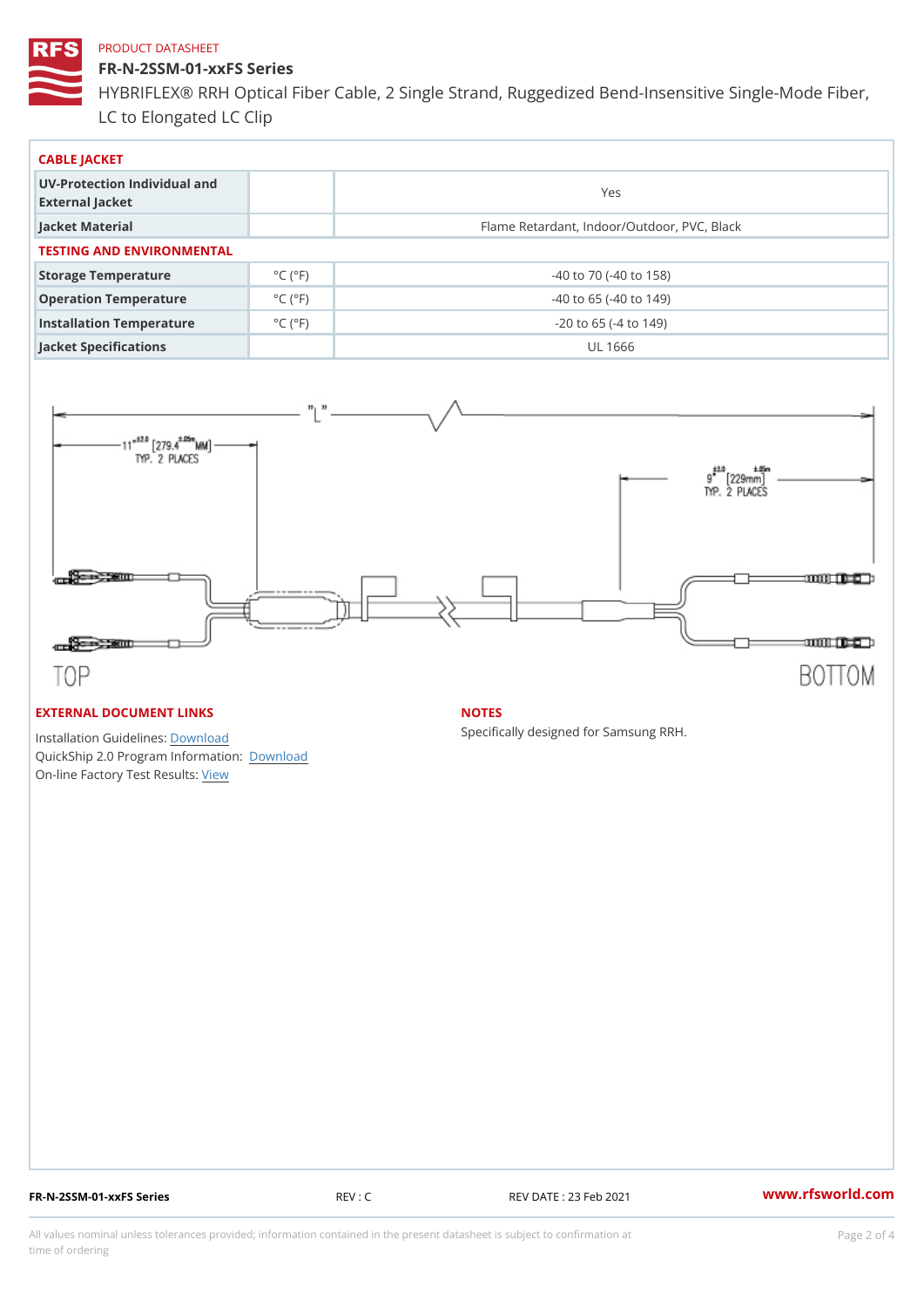FR-N-2SSM-01-xxFS Series HYBRIFLEX® RRH Optical Fiber Cable, 2 Single Strand, Ruggedized Be LC to Elongated LC Clip

#### ADDITIONAL ASSEMBLIES - 1 PAIR SM FIBERED DITIONAL ASSEMBLIES - 2 PAIR SM FIBER

| Length, ft | Model Number                   |
|------------|--------------------------------|
| 10         | $FR - N - 1$ S M - 01 - 10 F S |
| 20         | $FR - N - 1$ S M - 01 - 20 F S |
| 30         | FR-N-1SM-01-30FS               |
| 40         | $FR - N - 1$ S M - 01 - 40 F S |
| 50         | FR-N-1SM-01-50FS               |
| 60         | $FR - N - 1$ SM - 01 - 60 F S  |
| 79         | FR-N-1SM-01-70FS               |
| 80         | $FR - N - 1$ S M - 01 - 80 F S |
| 90         | $FR - N - 1$ S M - 01 - 90 F S |
| 100        | FR-N-1SM-01-100FS              |

| Length, ft | Model Number                   |
|------------|--------------------------------|
| 10         | FR-N-2SM-01-10FS               |
| 20         | FR-N-2SM-01-20FS               |
| 30         | FR-N-2SM-01-30FS               |
| 40         | FR-N-2SM-01-40FS               |
| 50         | $FR - N - 2 S M - 01 - 50 F S$ |
| 60         | $FR - N - 2 S M - 01 - 60 F S$ |
| 70         | FR-N-2SM-01-70FS               |
| 80         | $FR - N - 2 S M - 01 - 80 F S$ |
| 90         | FR-N-2SM-01-90FS               |
| 100        | $FR - N - 2 SM - 01 - 100 FS$  |
|            |                                |

ADDITIONAL ASSEMBLIES - 1 STRAND SM FABSDRTIONAL ASSEMBLIES - 2 STRAND SM FIBER

| Length, ft | Model Number                     |
|------------|----------------------------------|
| 10         | FR-N-1SSM-01-10FS                |
| 15         | FR-N-1SSM-01-15FS                |
| 20         | FR-N-1SSM-01-20FS                |
| 30         | FR-N-1SSM-01-30FS                |
| 40         | FR-N-1SSM-01-40FS                |
| 50         | FR-N-1SSM-01-50FS                |
| 60         | FR-N-1SSM-01-60FS                |
| 70         | FR-N-1SSM-01-70FS                |
| 80         | FR-N-1SSM-01-80FS                |
| 90         | $FR - N - 1$ S S M - 01 - 90 F S |
| 100        | FR-N-1SSM-01-100FS               |
| 120        | FR-N-1SSM-01-120FS               |
| 130        | FR-N-1SSM-01-130FS               |
| 150        | FR-N-1SSM-01-150FS               |
| 160        | FR-N-1SSM-01-160FS               |
| 170        | FR-N-1SSM-01-170FS               |

| Length, ft | Model Number                     |
|------------|----------------------------------|
| 10         | $FR - N - 2$ S S M - 01 - 10 F S |
| 15         | FR-N-2SSM-01-15FS                |
| 20         | $FR - N - 2$ S S M - 01 - 20 F S |
| 30         | $FR - N - 2$ S S M - 01 - 30 F S |
| 40         | FR-N-2SSM-01-40FS                |
| 50         | FR-N-2SSM-01-50FS                |
| 60         | $FR - N - 2SSM - 01 - 60FS$      |
| 70         | $FR - N - 2$ S S M - 01 - 70 F S |
| 80         | FR-N-2SSM-01-80FS                |
| 90         | FR-N-2SSM-01-90FS                |
| 100        | FR-N-2SSM-01-100FS               |

FR-N-2SSM-01-xxFS Series REV : C REV DATE : 23 Feb 2021 [www.](https://www.rfsworld.com)rfsworld.com

All values nominal unless tolerances provided; information contained in the present datasheet is subject to Pcapgeling that i time of ordering